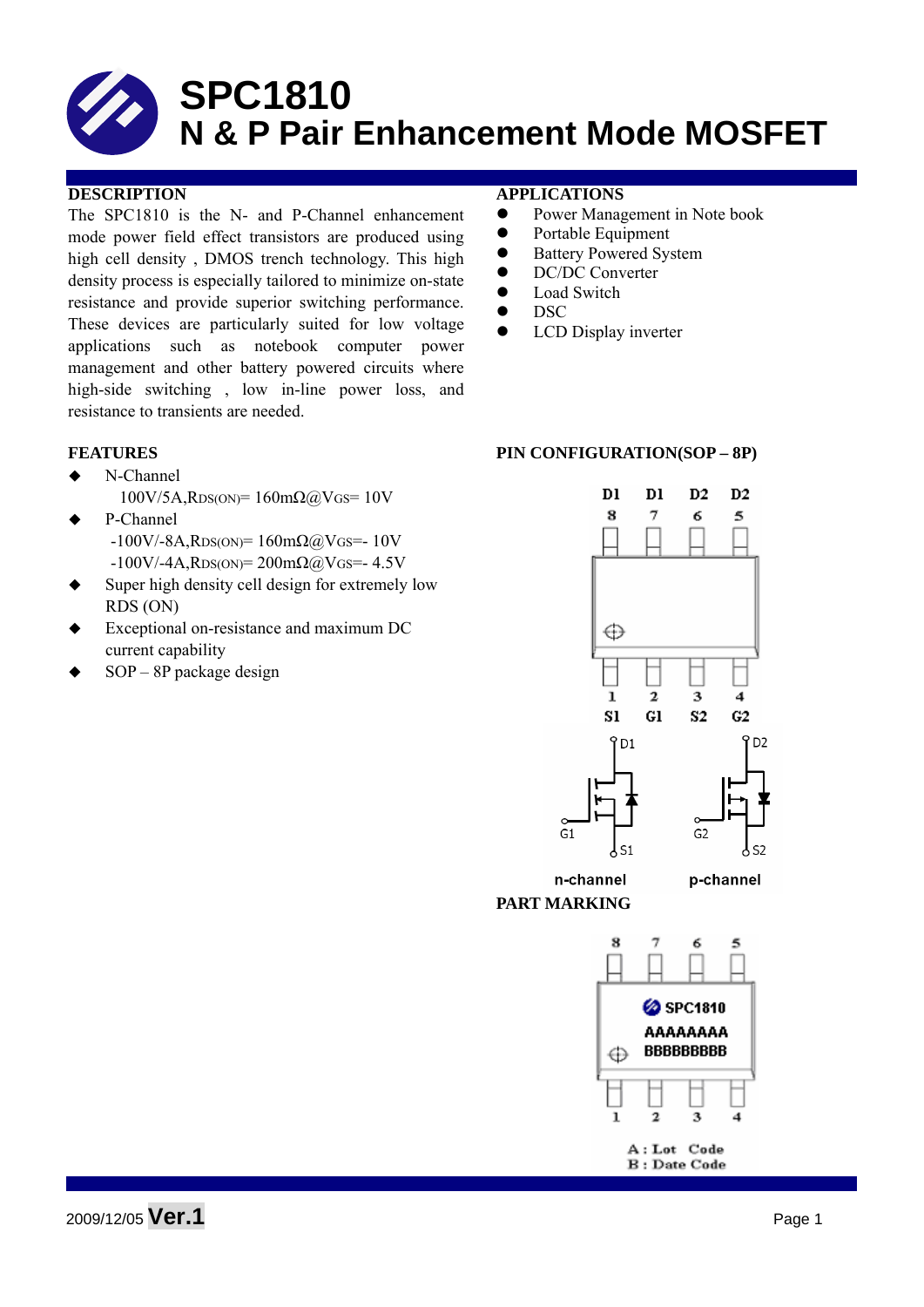

| <b>PIN DESCRIPTION</b> |  |
|------------------------|--|

| Pin | <b>Symbol</b>  | <b>Description</b> |
|-----|----------------|--------------------|
|     | S <sub>1</sub> | Source 1           |
|     | G <sub>1</sub> | Gate 1             |
|     | S <sub>2</sub> | Source 2           |
| Δ   | G2             | Gate 2             |
|     | D <sub>2</sub> | Drain 2            |
| 6   | D <sub>2</sub> | Drain 2            |
|     | D <sub>1</sub> | Drain 1            |
| 8   |                | Drain 1            |

#### **ORDERING INFORMATION**

| <b>Part Number</b> | Package  | <b>Marking</b><br>Part |
|--------------------|----------|------------------------|
| SPC1810S8RGB       | $SOP-8P$ | SPC1810                |

※ SPC1810S8RGB 13" Tape Reel ; Pb – Free ; Halogen – Free

### **ABSOULTE MAXIMUM RATINGS**

(TA= $25^{\circ}$ C Unless otherwise noted)

| <b>Parameter</b>                             |                   |                   | <b>Typical</b> |                  |                     |  |
|----------------------------------------------|-------------------|-------------------|----------------|------------------|---------------------|--|
|                                              |                   | <b>Symbol</b>     | N-Channel      | <b>P-Channel</b> | Unit                |  |
| Drain-Source Voltage                         |                   | <b>VDSS</b>       | 100            | $-100$           | V                   |  |
| Gate – Source Voltage                        |                   | <b>VGSS</b>       | $\pm 20$       | $\pm 20$         | V                   |  |
|                                              | $TA=25^{\circ}C$  |                   | 8.0            | $-8.0$           | A                   |  |
| Continuous Drain Current(TJ=150 $\degree$ C) | $Ta=70^{\circ}$ C | $\mathbf{I}$      | 6.0            | $-6.0$           |                     |  |
| <b>Pulsed Drain Current</b>                  |                   | <b>IDM</b>        | 12             | $-12$            | A                   |  |
| Continuous Source Current(Diode Conduction)  |                   | <b>Is</b>         | 2.3            | $-2.3$           | A                   |  |
|                                              | $TA=25^{\circ}C$  | P <sub>D</sub>    | 2.5            | 2.8              | W                   |  |
| <b>Power Dissipation</b>                     | $TA=70^{\circ}$ C |                   | 1.6            | 1.8              |                     |  |
| <b>Operating Junction Temperature</b>        |                   | TJ                | $-55/150$      |                  | $\int_{0}^{\infty}$ |  |
| <b>Storage Temperature Range</b>             |                   | <b>TSTG</b>       | $-55/150$      |                  | $\int_{0}^{\infty}$ |  |
| Thermal Resistance-Junction to Ambient       | $T \leq 10$ sec   | R <sub>0</sub> JA | 50             | 52               | $\degree$ C/W       |  |
|                                              | Steady State      |                   | 80             | 80               |                     |  |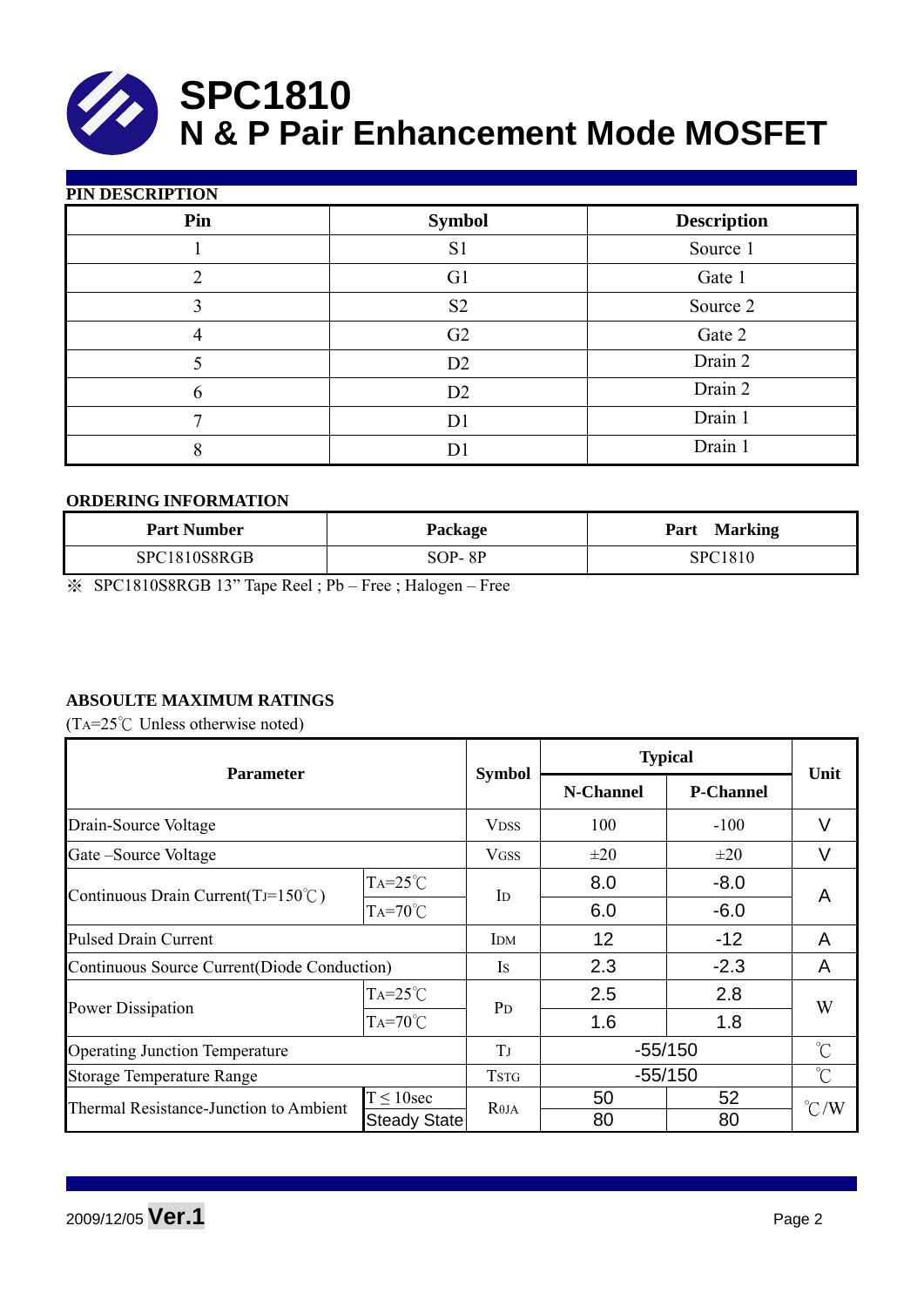

### **ELECTRICAL CHARACTERISTICS ( NMOS )**

(TA=25°C Unless otherwise noted)

| <b>Parameter</b>                    | <b>Symbol</b>               | <b>Conditions</b>                                | Min. | <b>Typ</b> | Max.      | Unit        |  |
|-------------------------------------|-----------------------------|--------------------------------------------------|------|------------|-----------|-------------|--|
| <b>Static</b>                       |                             |                                                  |      |            |           |             |  |
| Drain-Source Breakdown Voltage      | V(BR)DSS                    | $V$ GS=0V,ID=250uA                               | 100  |            |           | V           |  |
| Gate Threshold Voltage              | $V$ GS(th)                  | $V_{DS}=V_{GS}$ , ID=250uA                       | 1.0  |            | 3.0       |             |  |
| Gate Leakage Current                | <b>IGSS</b>                 | $VDS=0V$ , $VGS=\pm 20V$                         |      |            | $\pm 100$ | nA          |  |
|                                     |                             | $V_{DS}=80V$ , $V_{GS}=0V$                       |      |            | 25        |             |  |
| Zero Gate Voltage Drain Current     | <b>IDSS</b>                 | $V_{DS}=80V$ , $V_{GS}=0V$<br>$TJ = 80^{\circ}C$ |      |            | 250       | uA          |  |
| Drain-Source On-Resistance          | RDS(0n)                     | $V$ GS= 10V,ID=5A                                |      |            | 0.16      | $\Omega$    |  |
| <b>Forward Transconductance</b>     | gfs                         | $V_{DS}=10V$ , ID=5.0A                           |      | 5.6        |           | S           |  |
| Diode Forward Voltage               | <b>V</b> <sub>SD</sub>      | $Is=8.0A$ , $VGS=0V$                             |      |            | 1.3       | $\mathbf V$ |  |
| <b>Dynamic</b>                      |                             |                                                  |      |            |           |             |  |
| <b>Total Gate Charge</b>            | Qg                          |                                                  |      | 10         | 16        | nC          |  |
| Gate-Source Charge                  | Qgs                         | $V_{DS}=80V$ , $V_{GS}=5V$<br>$ID = 5A$          |      | 2.5        |           |             |  |
| Gate-Drain Charge                   | Qgd                         |                                                  |      | 4.5        |           |             |  |
| <b>Input Capacitance</b>            | $C$ iss                     |                                                  |      | 425        | 680       | pF          |  |
| <b>Output Capacitance</b>           | $\mathrm{C}_{\mathrm{OSS}}$ | $V_{DS}=25V$ , $V_{GS}=0V$<br>$f=1$ MHz          |      | 55         |           |             |  |
| <b>Reverse Transfer Capacitance</b> | C <sub>rss</sub>            |                                                  |      | 33         |           |             |  |
|                                     | $td($ on $)$                |                                                  |      | 6.5        |           |             |  |
| Turn-On Time                        | tr                          | $VDD=50V, RD=10\Omega$                           |      | 10         |           |             |  |
|                                     | $td($ off $)$               | $ID = 5.0A$ , $V$ $G = 10V$<br>$RG=3.3\Omega$    |      | 13         |           | nS          |  |
| Turn-Off Time                       | tf                          |                                                  |      | 3.4        |           |             |  |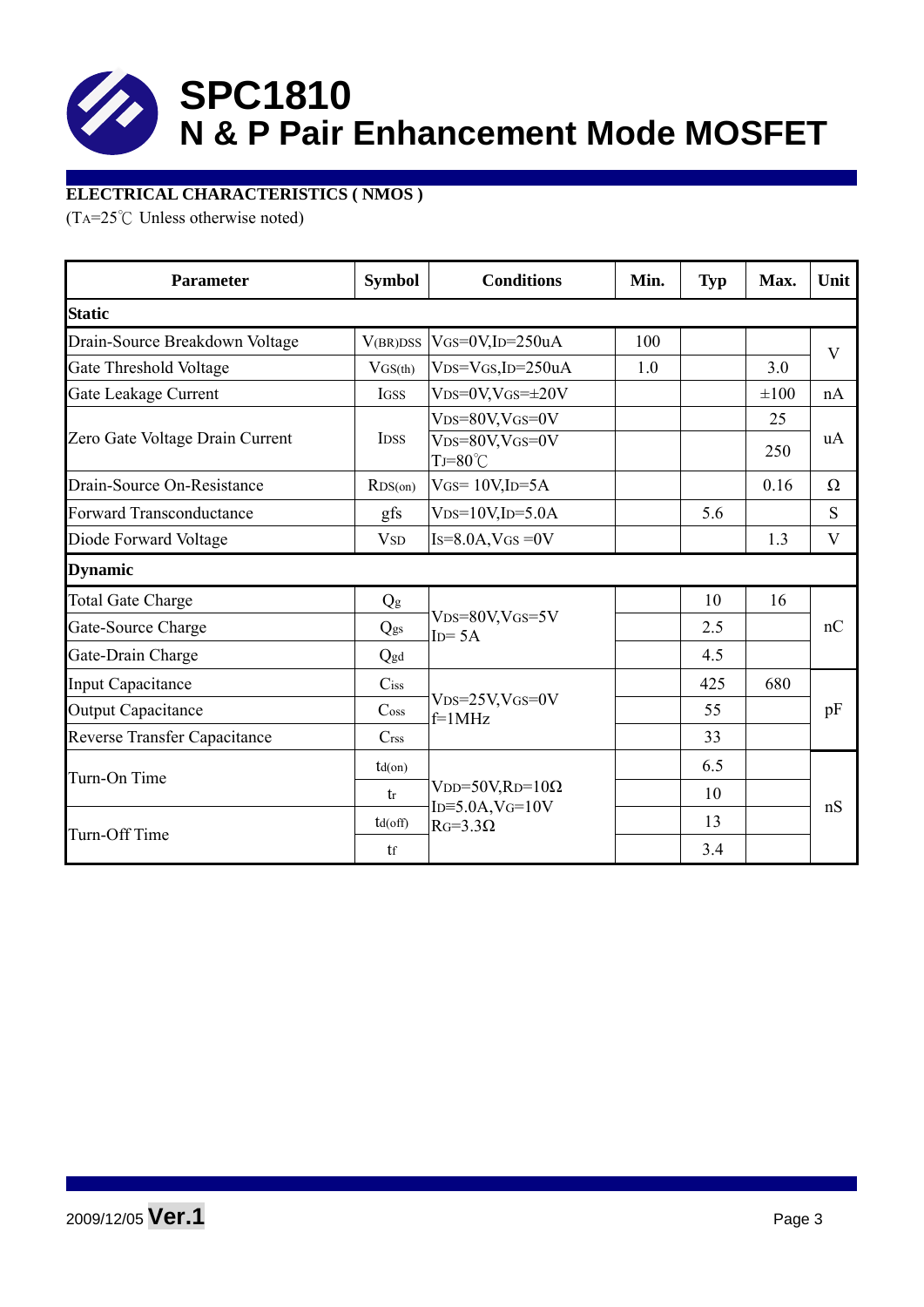

### **ELECTRICAL CHARACTERISTICS ( PMOS )**

(TA=25°C Unless otherwise noted)

| <b>Parameter</b>                    | <b>Symbol</b>               | <b>Conditions</b>                                                                  |        | <b>Typ</b> | Max.          | Unit     |  |
|-------------------------------------|-----------------------------|------------------------------------------------------------------------------------|--------|------------|---------------|----------|--|
| <b>Static</b>                       |                             |                                                                                    |        |            |               |          |  |
| Drain-Source Breakdown Voltage      | V(BR)DSS                    | $V$ GS=0V,ID=-250uA                                                                | $-100$ |            |               | V        |  |
| Gate Threshold Voltage              | VGS(th)                     | $VDS=VGS$ , ID=-250uA                                                              | $-1.0$ |            | $-3.0$        |          |  |
| Gate Leakage Current                | IGSS                        | $VDS=0V$ , $VGS=\pm 20V$                                                           |        |            | $\pm 100$     | nA       |  |
| Zero Gate Voltage Drain Current     | <b>IDSS</b>                 | $V_{DS} = -10V$ , $V_{GS} = 0V$<br>$VDS = -80V$ , $VGS = 0V$<br>$TJ = 85^{\circ}C$ |        |            | $-1$<br>$-25$ | uA       |  |
| Drain-Source On-Resistance          | RDS(0n)                     | $VGS = -10V$ , $ID = -8A$<br>$V$ GS=-4.5V,ID=-6A                                   |        |            | 0.16<br>0.20  | $\Omega$ |  |
| <b>Forward Transconductance</b>     | gfs                         | $VDS = -10V$ , $ID = -8A$                                                          |        | 8          |               | S        |  |
| Diode Forward Voltage               | <b>V</b> <sub>SD</sub>      | $Is = -12A$ , $VGS = 0V$                                                           |        |            | $-1.3$        | V        |  |
| <b>Dynamic</b>                      |                             |                                                                                    |        |            |               |          |  |
| <b>Total Gate Charge</b>            | Q <sub>g</sub>              |                                                                                    |        | 16         | 25            |          |  |
| Gate-Source Charge                  | Qgs                         | $VDS = -80V$ , $VGS = -4.5V$<br>$ID = -8.0A$                                       |        | 4.4        |               | nC       |  |
| Gate-Drain Charge                   | Qgd                         |                                                                                    |        | 8.7        |               |          |  |
| <b>Input Capacitance</b>            | $C$ iss                     |                                                                                    |        | 1590       | 2550          | pF       |  |
| <b>Output Capacitance</b>           | $\mathrm{C}$ <sub>oss</sub> | $V_{DS} = -25V$ , $V_{GS} = 0V$<br>$f=1$ MHz                                       |        | 110        |               |          |  |
| <b>Reverse Transfer Capacitance</b> | C <sub>rss</sub>            |                                                                                    |        | 70         |               |          |  |
|                                     | $td($ on $)$                |                                                                                    |        | 9          |               | nS       |  |
| Turn-On Time                        | tr                          | $VDD = -50V$ , $RD = 6.25\Omega$                                                   |        | 14         |               |          |  |
|                                     | $td($ off $)$               | $ID = -8.0A$ , $V = -10V$<br>$RG=3.3\Omega$                                        |        | 45         |               |          |  |
| Turn-Off Time                       | tf                          |                                                                                    |        | 40         |               |          |  |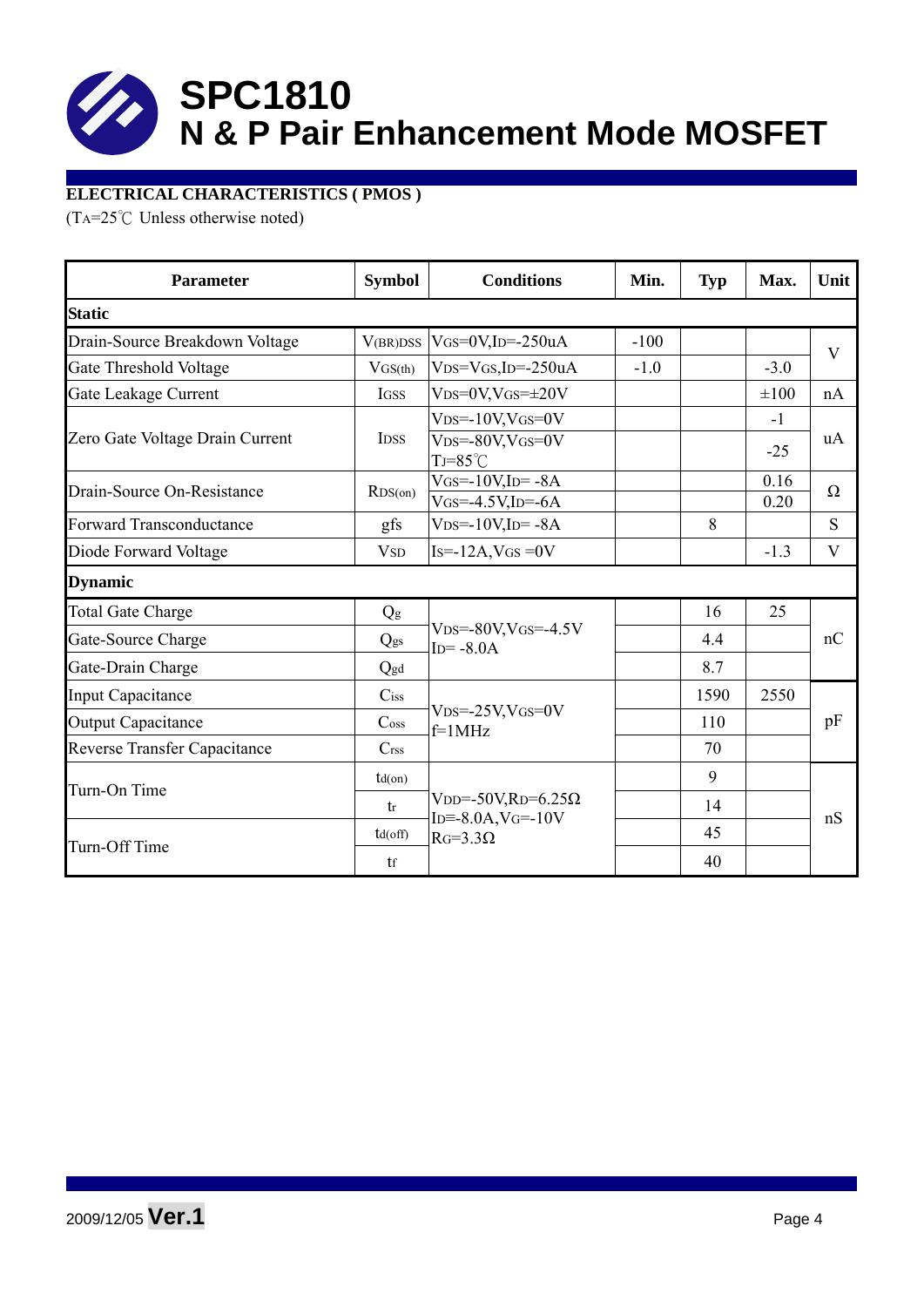

#### **TYPICAL CHARACTERISTICS ( NMOS )**



Fig 1. Typical Output Characteristics



Fig 3. On-Resistance v.s. Gate Voltage



Fig 2. Typical Output Characteristics



Fig 4. Normalized On-Resistance v.s. Junction Temperature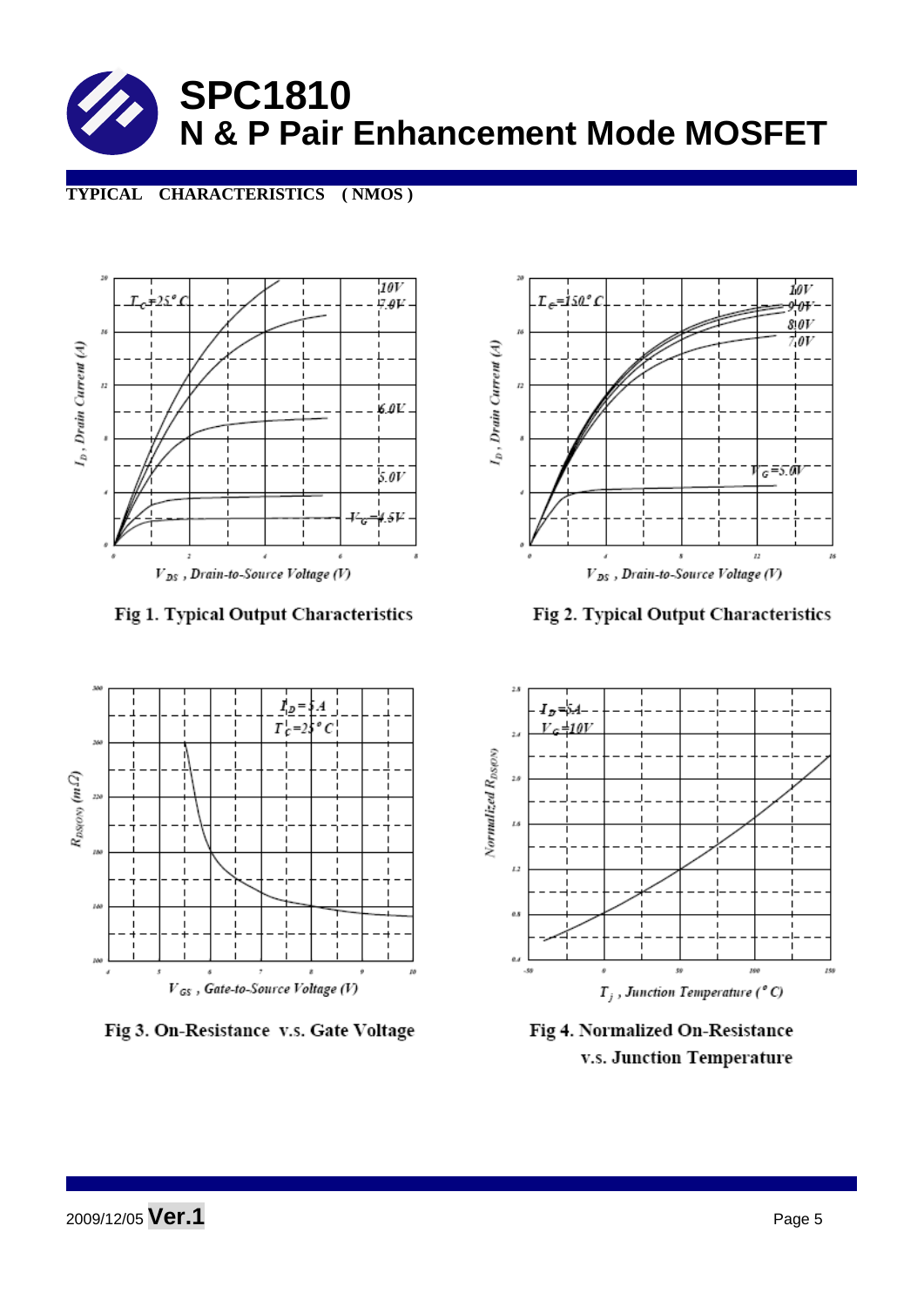

#### **TYPICAL CHARACTERISTICS ( NMOS )**







Fig 6. Gate Threshold Voltage v.s. **Junction Temperature** 







Fig 8. Typical Capacitance Characteristics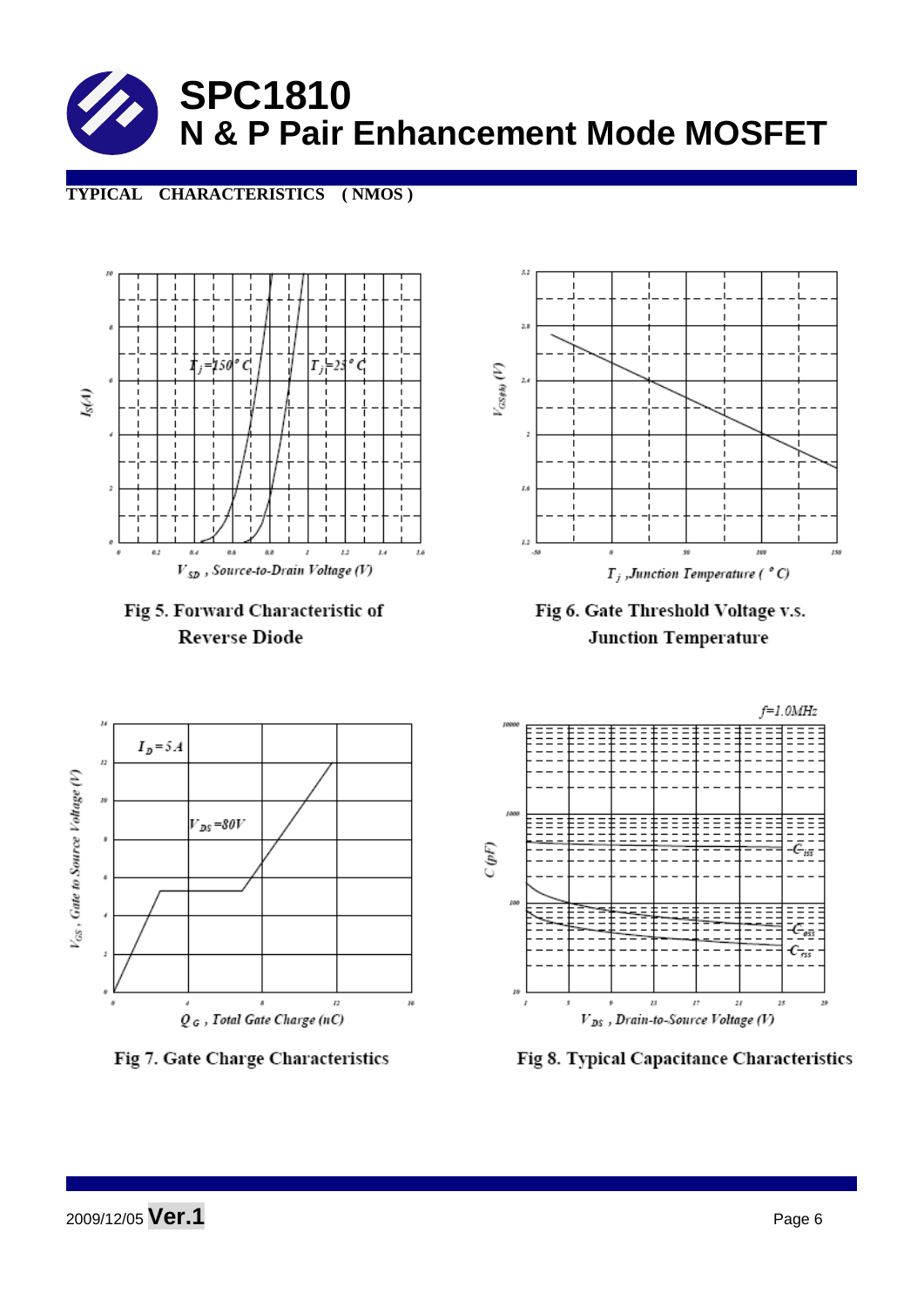

**TYPICAL CHARACTERISTICS ( NMOS )** 



 $V_{DS}$ , Drain-to-Source Voltage (V)

Fig 9. Maximum Safe Operating Area



Fig 10. Effective Transient Thermal Impedance



Fig 11. Switching Time Waveform



Fig 12. Gate Charge Waveform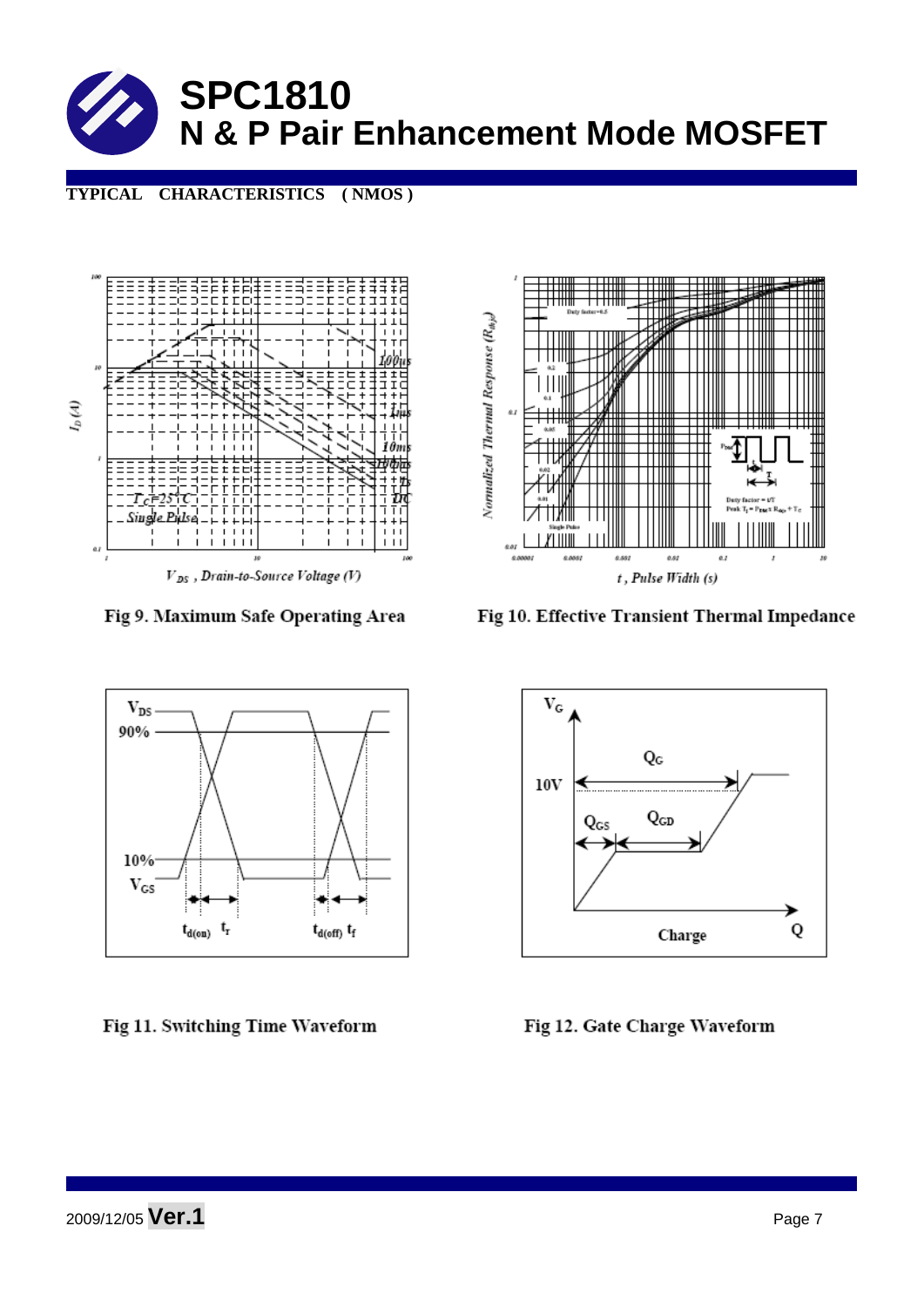

#### **TYPICAL CHARACTERISTICS ( PMOS )**



Fig 1. Typical Output Characteristics



Fig 2. Typical Output Characteristics



Fig 3. On-Resistance v.s. Gate Voltage



Fig 4. Normalized On-Resistance v.s. Junction Temperature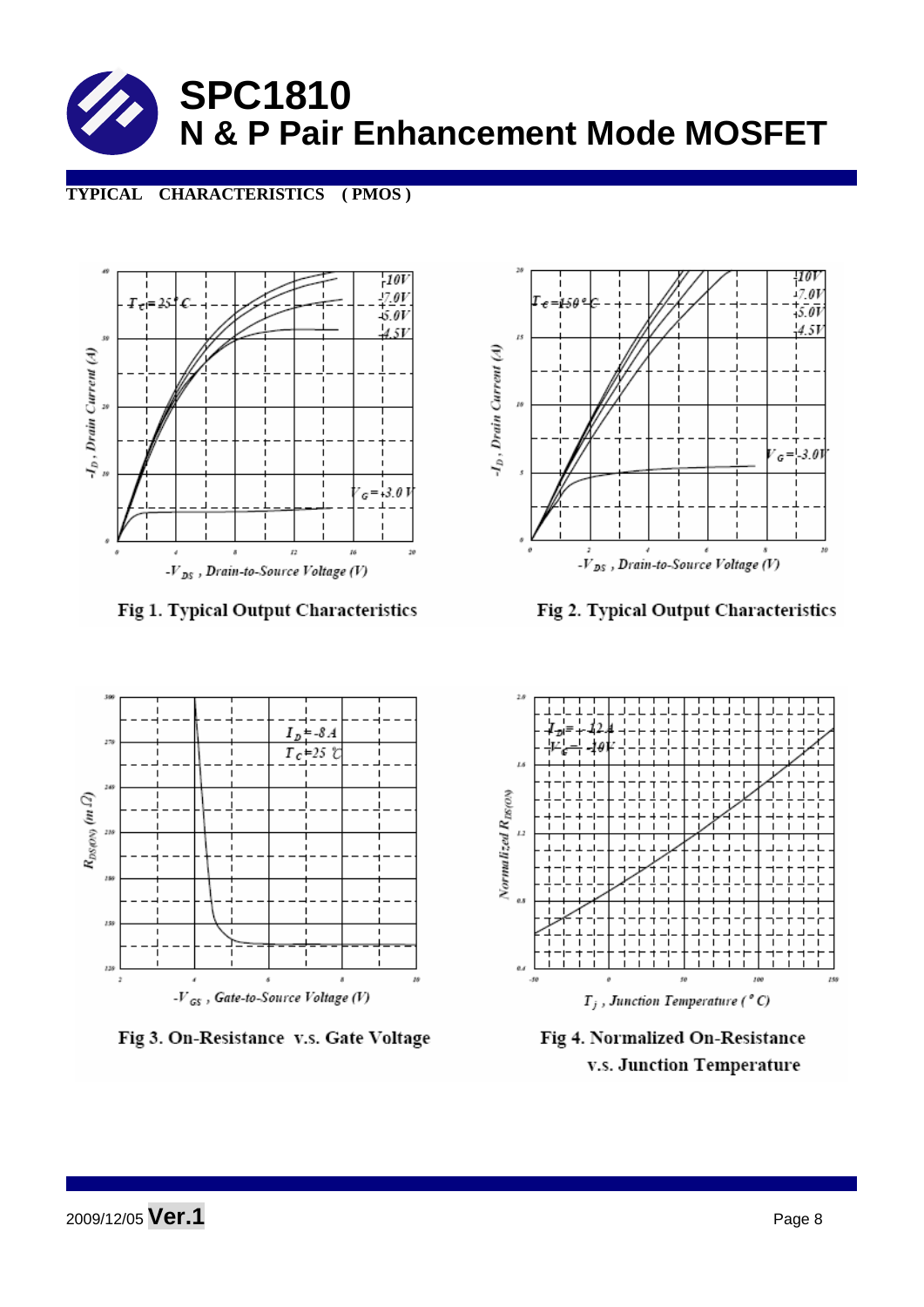

#### **TYPICAL CHARACTERISTICS ( PMOS )**





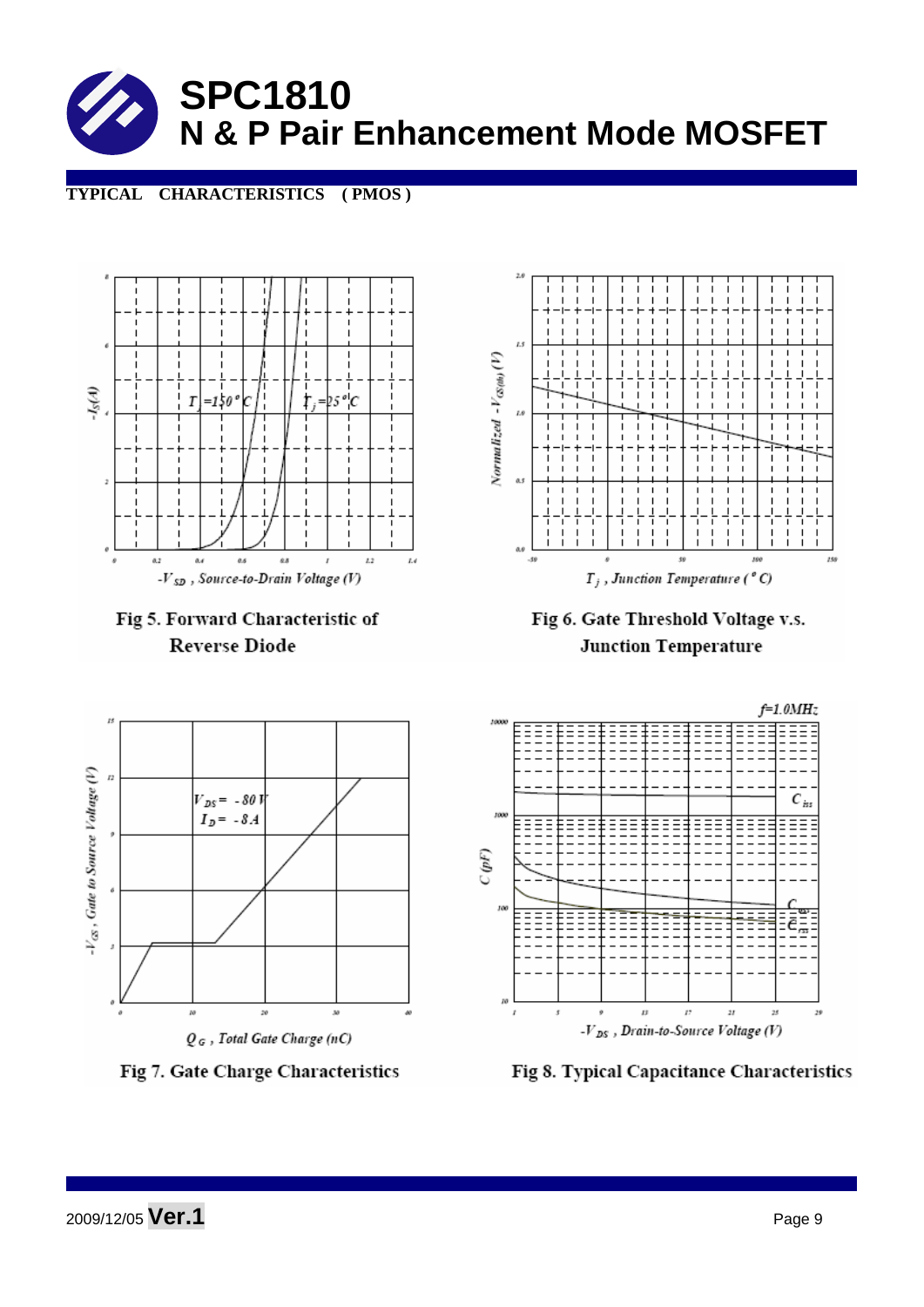

**TYPICAL CHARACTERISTICS ( PMOS )** 



Fig 9. Maximum Safe Operating Area



Fig 10. Effective Transient Thermal Impedance



Fig 11. Transfer Characteristics



Fig 12. Gate Charge Waveform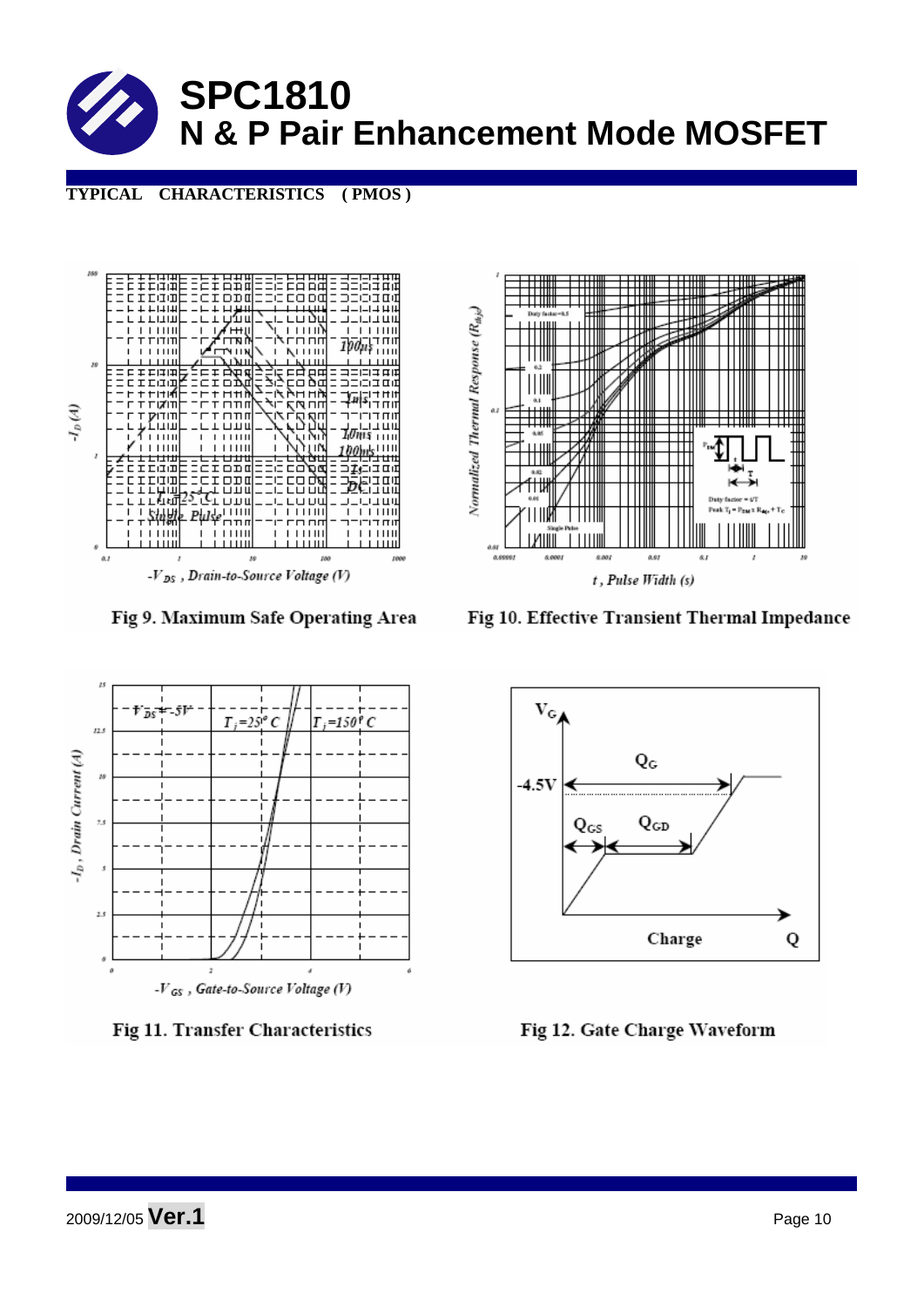#### **SOP- 8 PACKAGE OUTLINE**









|                |      | DIMENSIONS<br><b>MILLIMETERS</b><br>IN |       |        | DIMENSIONS IN | <b>INCHES</b> |
|----------------|------|----------------------------------------|-------|--------|---------------|---------------|
| <b>SYMBOLS</b> | MIN  | <b>NOM</b>                             | MAX   | MIN    | <b>NOM</b>    | MAX           |
| A              | 1.47 | 1.60                                   | 1.73  | 0.058  | 0.063         | 0.068         |
| A1             | 0.10 |                                        | 0.25  | 0.004  |               | 0.010         |
| A2             |      | 1.45                                   |       |        | 0.057         |               |
| b              | 0.33 | 0.41                                   | 0.51  | 0.013  | 0.016         | 0.020         |
| C              | 0.19 | 0.20                                   | 0.25  | 0.0075 | 0.008         | 0.0098        |
| D              | 4.80 | 4.85                                   | 4.95  | 0.189  | 0.191         | 0.195         |
| E              | 5.80 | 6.00                                   | 6.20  | 0.228  | 0.236         | 0.244         |
| E1             | 3.80 | 3.90                                   | 4.00  | 0.150  | 0.154         | 0.157         |
| е              |      | 1.27                                   |       |        | 0.050         |               |
|                | 0.38 | 0.71                                   | 1.27  | 0.015  | 0.028         | 0.050         |
| ⚠<br>۷         |      |                                        | 0.076 |        |               | 0.003         |
| 0              | 0.   |                                        | 8.    | 0.     |               | 8.            |